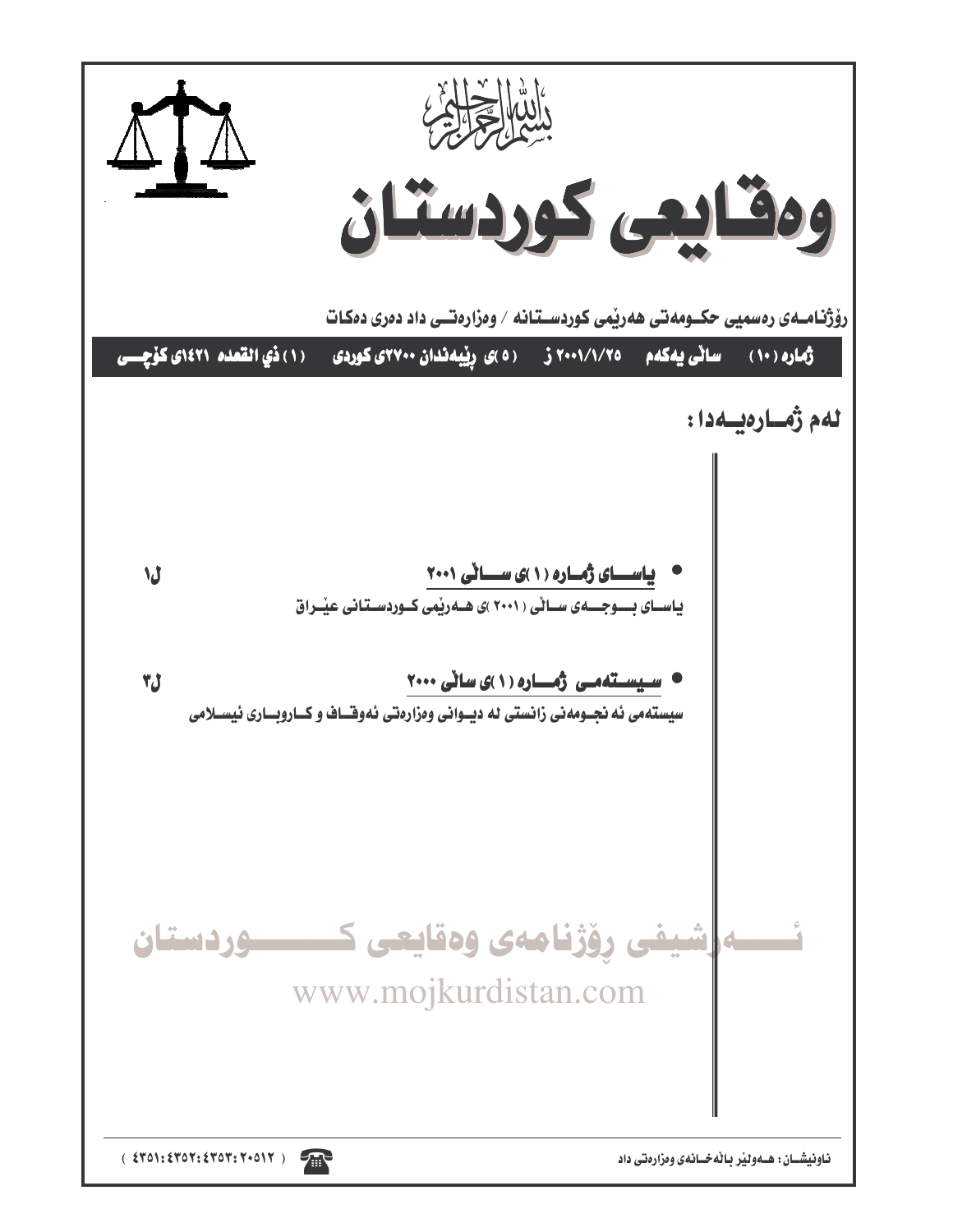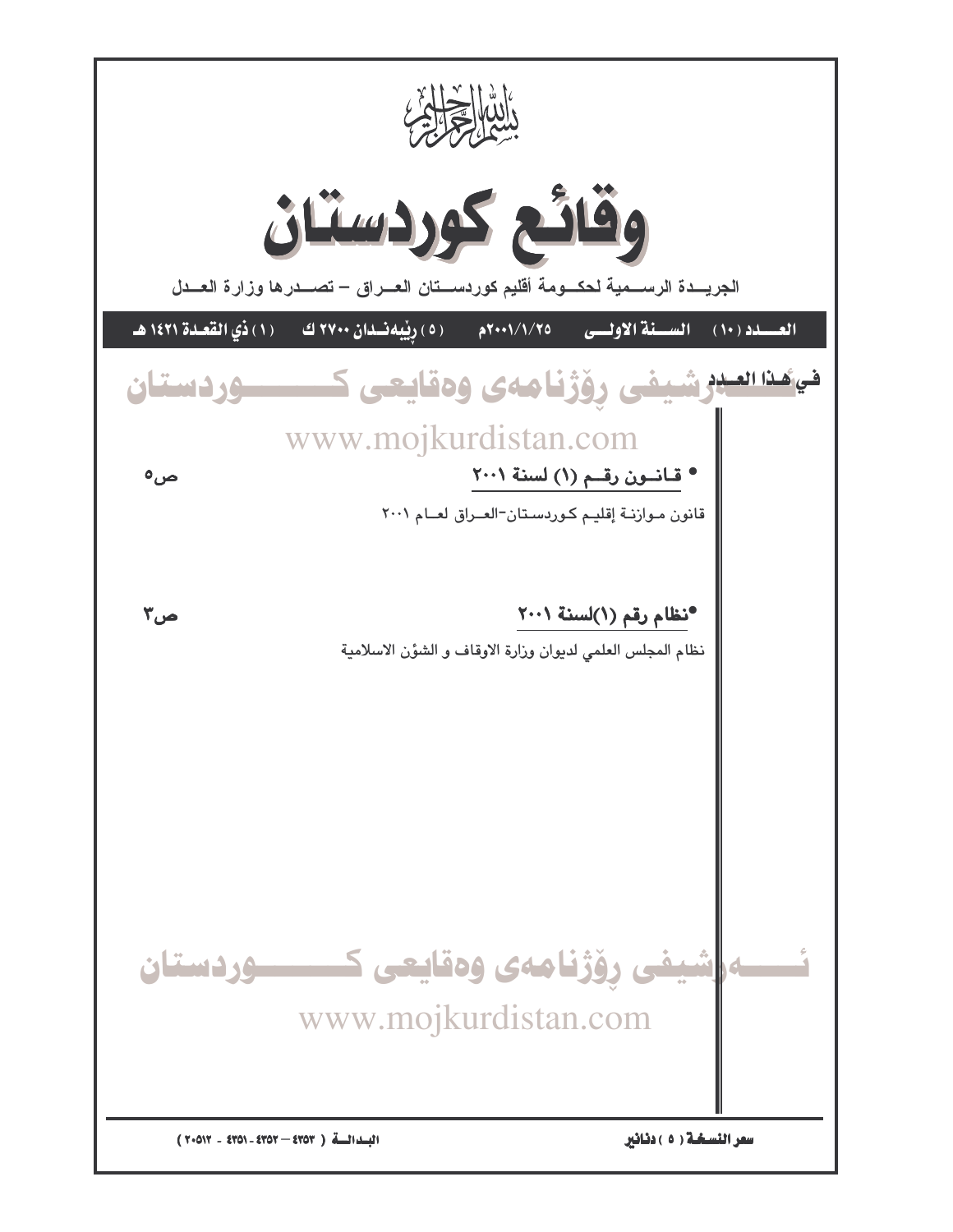

# په ناوي خواي گهوريو ميهروپان

ىە ناوي گەلەوە فَّه نحوِّمه ني نبِشَتمانيي كوردستاني عبْراق زمارهى دەرھىنسان : ١ رۆژى دەرھىتــان : ١/١/٩٠٠

یسشت به حوکمه کانی برگ (۱)ی ماددهی (۵٦)و ماددهی (٥٣) لـه پاسای ژماره (۱)ی هـه موارکراوی سـالّی(۱۹۹۲)و لهسـه ر داواکـاریی وهزیـری دارایـهـو ئـابووری و ئـهو یاسـاکارییهش کـه ئەنجومەنى نیشتمانیى كوردستانى عێراق لـه دانیشتنى نائاسـايى ژمـارە (٣)ى رۆژى (١/١/١٠١/١)دا ئهنجامی داوهو ، به پێی ئهو دهسهلأتهش که برگـه (۳)ی یاسـای ژمـاره (۱۰)ی سـالّی ۱۹۹۷ پێمـانی داوه ، برياري دەرھێناي ئەم ياسايەمان دا :

> باسای ژماره (۱)ی سالی (۲۰۰۱) یاســای بوچـــهی سانی ( ۲۰۰۱ )ی ههریمی کوردســتانی عیبــراق

#### ماددەي يەكەم :

ياسا

- ۰۱ بۆ خەرجى ئەنجومەنى نىشتمانىي كوردستانى عێراق و وەزارەتەكان و ئىدارەكانى ھـەرێم بـۆ سالگی (۲۰۰۱) کۆی (۲۲۲۲۲۵۰۰۰) دینارو (۱۸۰۰۰۰) دۆلاری ئەمریکی دادەنری بِیْ ئەنجومبەنی نیشتمانیی کوردستانی عیّراق کوّی ( ۳۸۲۵۱۰۰۰ ) دینیارو (۱۸۰۰۰۰ )  $-\iota$ دۆلارى ئەمرىكى . ب– بۆ وەزارەتەكان و ئىدارەكانى ھەريم كۆي ( ٢٢٣٤٠٧٤٠٠٠ ) دىنار . ۲. بۆ بوجەی سالّی ( ۲۰۰۱ )ی کارگەو سەنعەتگاو دايـەرەو شـىركەت و بـانكى بازرگـانی و بانكـه
	- پسپۆرە خۆمالداركارەكان ( ذات التمويل الذاتى ) كۆي ( ٣٥٦٧٥٤٠٠٠ ) دينار دادەنرى : اً– ىۆ كارگەو سەنعەتگاو دايەرەو شىركەتەكان كۆي ( ٣٣٦٧٠٥٠٠٠ ) دىنار .
		- بۆ شىركەتە بازرگانىيەكان كۆي ( ٢٠٠٤٩٠٠٠ ) دېنار . ب— ۴. بِقِ بِوجِهِي بِلانِي ( الخطة ) سالِّي ( ۲۰۰۱ ) كَوْيِ ( ۹٬۷۹۰۰۰۰ ) دينار دادهنريِّ .
- ٤. بۆ ئەو ناوچانەي كە ئێستا كەتوونەتە دەرەوەي دەسـەلأتى حكومـەتى ھـەرێمى كوردسـتانى عٽراقهوه ، ههمان ئهو تهخصيصاته ئيعتيماد دهكرين كـه لـه بوجـهي سـالّي (١٩٩٧)ي ههريمدا
	- تەسدىق كراوھ .

#### ماددە*ى د*ووەم :

کۆی داهاتی سالّی (۲۰۰۱)ی هەرپیمی کوردستانی عیّراق به (۱۱۸۷۰×۱٤۹۲) دینار دەخەملَیّنریّ .

#### ماددەي سێپەم :

وەزارەتى دارايىھو ئابــوررى ھەرێمى كـوردســـــتانى عێـراق بــە يێـى داھـاتى دارايـى بەردەسـت ( المتاحه ) پارهدارکردنی حساباتی وهزارهتهکان و ئیدارهکان دهگریته دهست .

كمستسبور ديستان روزيامه يه هقاي مادده *ی* چوارهم <del>: ۱۰۰</del>

سەرۆكى ئەنجومەنى نېشتمانىي كوردستانى عێراق بۆى ھەپە لـەناڧ بوجـەي تايبـەتى ئەنجومەنـدا<br>اقەلە بكات . موناقەلە بكات .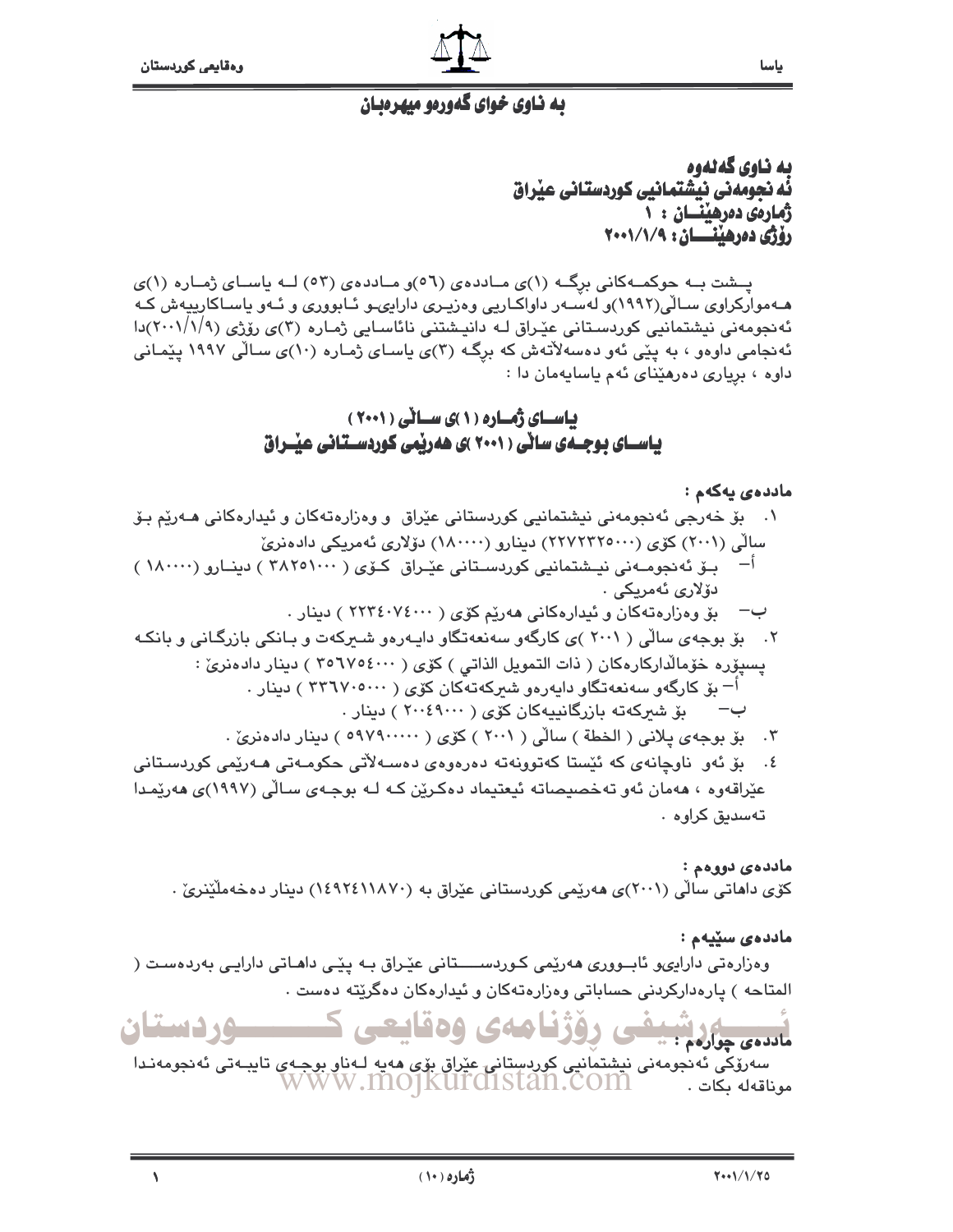#### ماددەي يێنجەم :

ياسا

دهسهلات بـه وهزیـری دارایـیو ئـابووری دهدریّ کـه لـه نێـوان ئیعتیمادهکـانی هـهمان دهروازهدا موناقەلە بكات ، تەنيا ، بەشى مووچە نەبێت كە دەشىٰ بۆي نەقل بكرىٰ و ناشىٰ لێې نەقل بكرىٰ .

#### ماددەي شەشەم :

وەزیری دارایىھ ئابوورى بۆ مەبەستى فەراھەمكردنى ئەرك و مەسرەف بۆ ئـەو ئیدارانـەی كـە بـە بریار له وهزارهتیٌ دابر دهکریْن و دهدریْنه وهزارهتیْکی دی ، بۆی هەپه موناقەلە لە نیْوان ئیعتیماداتی دەروازەكانى بوجەدا بكات .

### ماددەى جەوتەم :

دهسهلات به وهزیری دارایهیو ئـابووری دهدریّ کـه بوجـهی تهسـدیقکراوی سـالّی (۲۰۰۱) بـه رێـژهی (۰٪)ی کۆي ئیعتیماده تەسدىقکراوەکانى بوجەکە زياد بکات .

- ۰۱ ئیعتیمادکردنی ئەو برە یارانەی کە بۆ بوجەی ئیدارە تازە دانراوەکانی ئەو سالّە يـێويستن
- ۲. زیاد کردنی ئیعتیماداتی نویٰ بۆ بوجەی وەزارەت و ئیدارەکان لـه کـات و حالّـهتی ناکـاودا که ئەنجومەنى وەزيران بريارى لەسەر دەدات .

#### ماددەى ھەشتەم :

وەزارەتى دارايىھو ئابوورى ، لەبەر رۆشىنايى كۆى ھـەموو ئـەو مووچـانەي لـە بوجـەدا تەسـدىق کراوہ ، تەيارو ئامادەکردنى يەكەكانى ميلاكى ھەموو وەزارەتەكانى ھەرێمى كوردستانى عێراق ، ھـى سالّی (۲۰۰۱)و تەسدىقكردنيشيان دەگرێتە دەست خۆی .

# ماددەي نۆيەم :

دهسهلاٌت به وهزیری دارایی و ئابووری دهدریّ له ماوهی دوو ههفتهدا که له رۆژی دهرهیٌنـانی ئـهم ياسايەوە دەست يېّ دەكـا ، رێنمـايى پێويـست بـۆ ديـاركردنى دەسـەلاتى سـەرف كـردن بـۆ ئيـدارە حکومىيەكان دەربكات .

# ماددەى دەيەم :

وەزیری دارایىھو ئابوورى بۆی ھەپە ، بۆ ساناكردنى بەكارخىستنى حوكمـەكانى ئـەم ياسـايە رێنمـايى پێویست دەربێنىٚ ٠

#### ماددەي يازدەھەم :

ئهم ياسايه له رۆژى ( ۲۰۰۱/۱/۱ )ەوە دەخرىتە كارو ، له وەقايعى كوردستانيشدا بلاّو دەكريتەوە .

# د . رۆژ نسورى شــاوەيــس سـەرۆكى ئە نجــومەنى نيشتمانيى كوردسـتانى عيــراق



www.mojkurdistan.com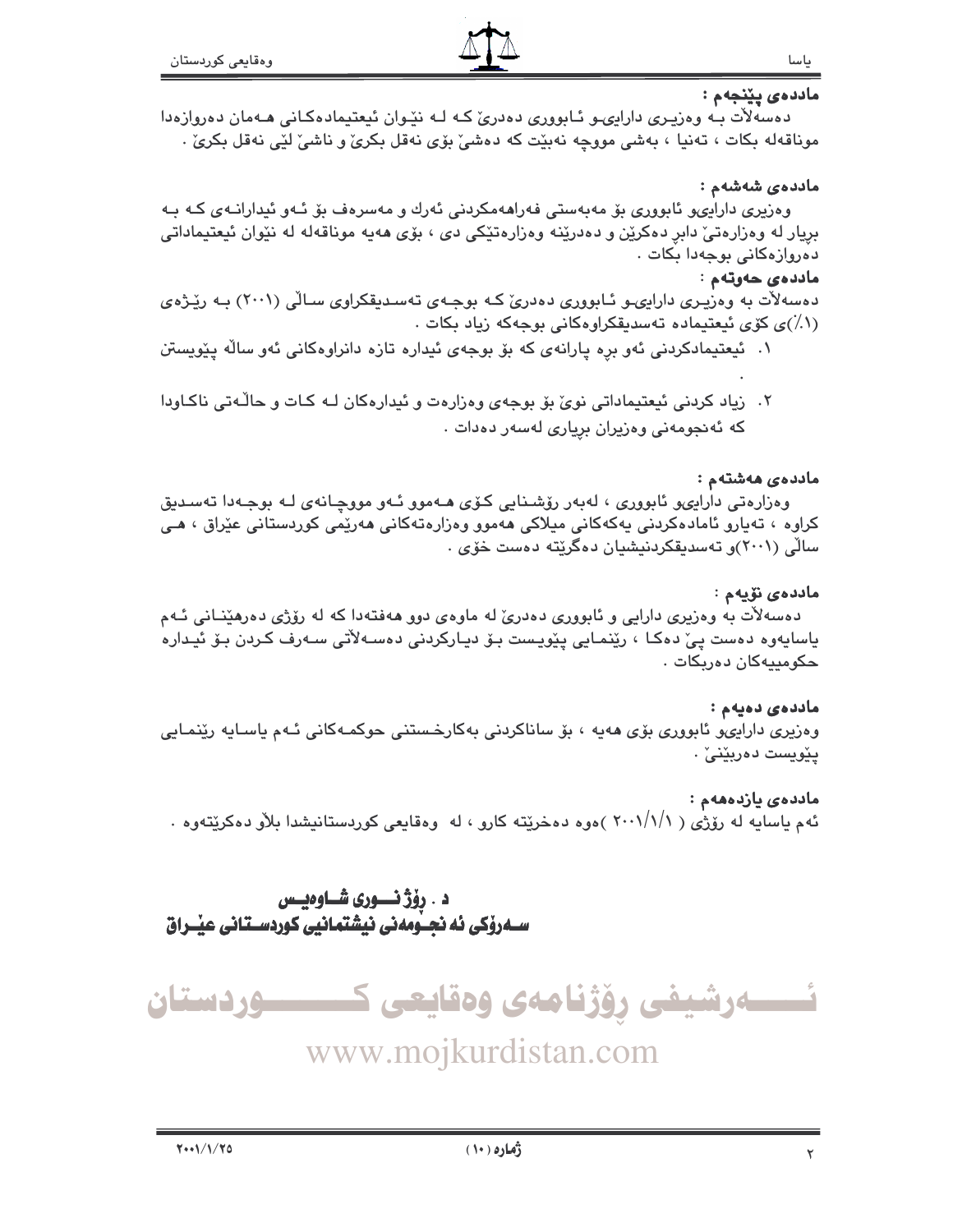# هــهريمى كوردسـتانى عيــراق ســهرۆكـايەتى ئە نجــومەنى وەزيــران

یالیشت به برگه (۳)ی ماده (۸) له یاسای ئهنجومهنی وهزیرانی ههریمی کوردستان ژماره (۳)ی سالی ۱۹۹۲ ، ئەنجومەنی وەزیران لە دانیشتنی ژمارە (۱۱)ی رۆژی ۲۰۰۰/۱۰/۱۰ بدا بریاری دەرکردنـی ئەم سىستەمەيدا :

# سیستهمی ئه نجــومهنی زانستی له دیوانی ومزارهتی ئهوفـّاف و کـاروبـاری ئیسلامی سیستهمی ژماره (۱) سانی ۲۰۰۰

#### ماددەي يەكەم :

ياسا

ئەنجومەن ئەم كاروپارە تايبەتمەنديانە ئەنجام دەدات :

- ۰۱ ئەوكارانەي يەيوەستن بـه دامەزرانـدنى زانايـانى ئيـسلامى و خزمەتـەكانيان بـه يێى ياسـاى ژماره (٦٧)ي سالي ١٩٧١ي ههموارکراو .
	- ٢. ڇهسياندني ئههليهت بِي پِيش نويْژي کردن بان وتار خويندنهوه بان ههردووکيان .
- ۴. جێبهجيٚ کردني ئهو دهسهلاٌتانهي که پێپان دراوه به پێي پاساو برپارو سيستهمهکاني تايبهت به ئەوقاف .
- ٤. تاقي کردنهوهي متهوهليـهکان دوا بـه دواي پالاوتنيـان لـه لايـهن دادگـاي تايبهتـهوه بـه يێي ئه حکامی ماده (۲و۲) له سیستهمی متهوهلیهکان ژماره (٤٦)ی سالی ۱۹۷۰ .
	- ۰. رێدان به ئەنجامدانی نوێژی هەينى، جەژنەكان ، لەو شوێنانەی يێويستيان يێيەتی.
		- ٠٦ سه پرکردنی ئهو کاروبارانهي له لايهن وهزيرهوه دهخريته بهردهميان .

#### ماددەي دووەم :

- ۰۱ ئەنجومەن مانگى جارێك كۆدەبێتەوە ، بۆ سەرۆكى ئەنجومەن ھەپە لە كـاتى يێويـستيدا داواي كۆبوونەوەيەكى نائاسايى بكات .
- ۲. بەسىتنى كۆبوونىەوەكانى ئەنجومىەن بىە ئامىادەبوونى (٢و٣)ى ئەنىدامانى تىەواو دەبيىت و

بپیارهکانیش به نقرینهی دوبیت .<br>سامولسیکی ووژگاههای وهقاییعی کسیسسور دستان

# WWW.MOJkurdistan.com : ماددهی سنیهم

رەخنە لە بريارەكانى ئەنجومەن دەخرێتە بەردەم ئەنجومەنى بالأى ئەوقاف و كاروبارى ئيسلامى .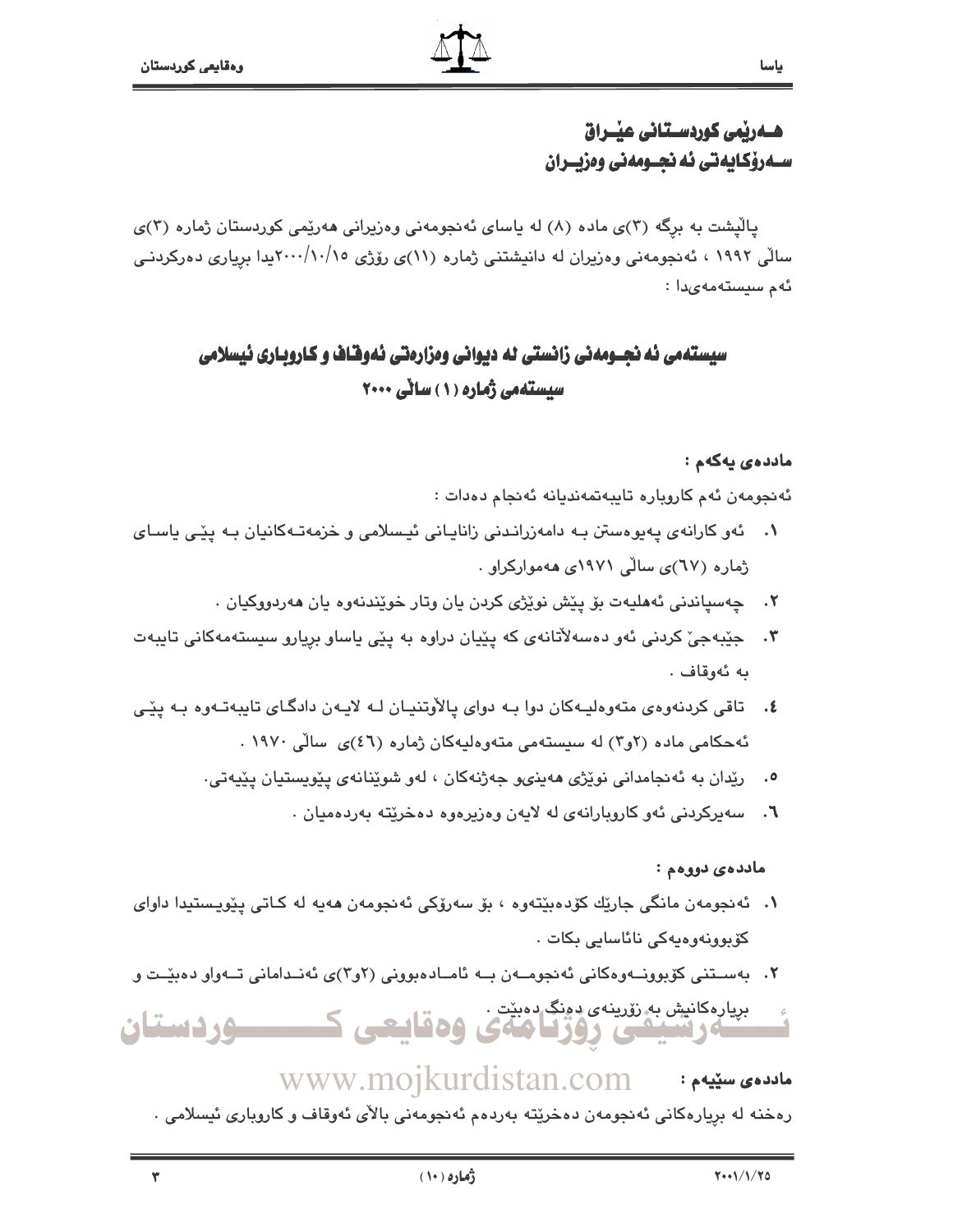# ماددەى چوارەم :

بۆ وەزيرى ئەوقاف و كاروبارى ئيسلامى ھەيە ئەو رێنماييانــه دەربكـات بـۆ جێبـەجىٚ كردنـى ئــەم سيستەمە .

ماددەى يېنجەم :

لەسەر وەزیری ئەوقاف و کاروباری ئیسلامی پێویستە جێبەجیێ بکات ٠

ماددەي شەشەم :

ئهم سیستهمه جێبهجیّ دهکریّت له رۆژی بلاْوبوونهوهی له رۆژنامهی وهقایعی کوردستان .

سنامى عيندالرحمين ج . ســهرۆكى ئه نجــومەنى وەزيــران

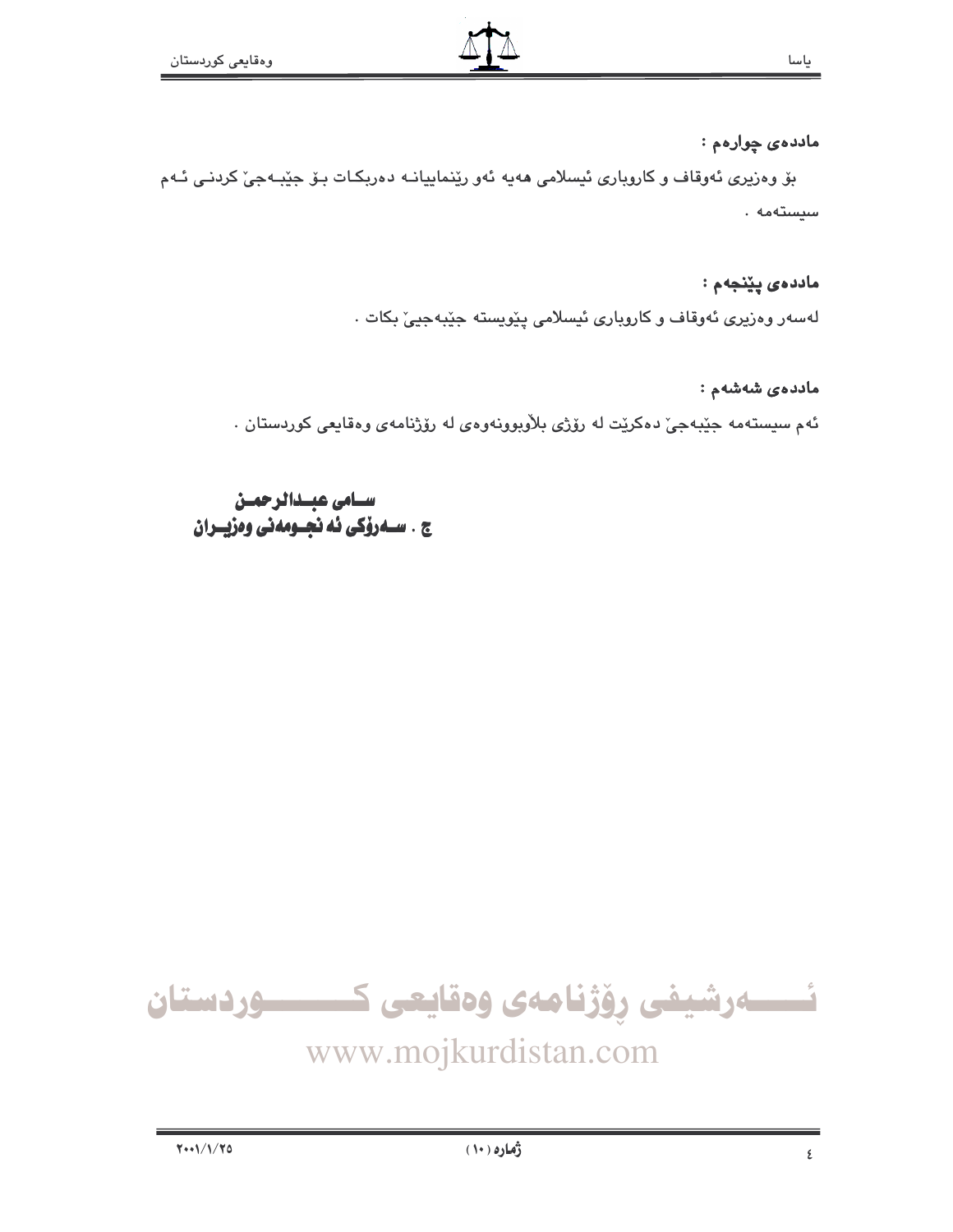$\delta$ 

#### ياسا

# يسم الله الرحمن الرحيم

# يإسم الشعب الجلس الوطني لكوردستان العراق رقم الأصدار: ١ تاريخ الأصدار: ١/١/١٠٠٩

أستنادا إلى احكام الفقرة (١) من المادة (٥٦) والمادة (٥٣) من القانون رقم (١) لسنة (١٩٩٢) المعــدل وبناءا على ما عرضه وزير المالية والأقتصاد و وافق عليه مجلس الـوزراء ومـا شـرعه المجلـس الوطني لكوردستان ــ العراق بجلسته الأستثنائية المرقمة (٣) والمنعقدة بتـأريخ ٢٠٠١/١/٩ وللـصلاحية المخولة لنا بموجب الفقرة (٣) من القانون رقم (١٠) لسنة ١٩٩٧ قررنا أصدار القانون الأتي :

# قانسون رقبم (١) لسسنة ٢٠٠١ فانسون موازنسة أفليم كـوردسـتـان الصـراق لصــام ٢٠٠١

#### المادة الأولى :

- ١. يرصد للنفقـات الجاريـة للمجلـس الـوطني لكوردسـتان العـراق والـورارات وأدارات الأقلـيم لعـام (۲۰۰۱) مبالغ مجموعها (۲۲۷۲۲۲۵۰۰۰) دینار مع (۱۸۰۰۰۰) الف دولار أمریکی :
- ۲. المجلس الـوطني لكوردسـتان العـراق مبـالـغ مجموعهـا (٣٨٢٥١٠٠٠) دينـار مــع (١٨٠٠٠٠) دولار آمریکی
	- ٣. الوزارات وأدارات الأقليم مبالغ مجموعها (٢٢٢٤٠٧٤٠٠٠) دينار .
- ٤. يرصد لموازنة المعامل والمصانع والـدوائر والـشركات والمـصارف التجاريـة والأختـصاصية ذات التمويل الذاتي لعام ٢٠٠١ مبالغ مجموعها (٣٥٦٧٥٤٠٠٠) دينار . أ. المعامل والمصانع والدوائر والشركات مبالغ مجموعها (٣٣٦٧٠٥٠٠٠) دينار. ب . المصارف التجارية مبالغ مجموعها (٢٠٠٤٩٠٠٠) دينار .
	- ٥. يرصد لموازنة الخطة لعام ٢٠٠١ مبالغ مجموعها (٥٩٧٩٠٠٠٠٠) دينار .
- ٦. تعتمد التخصيـصات المـصدقة في ميزانيــة الأقلـيم لعـام ١٩٩٧ بالنـسبة للمنـاطق الخارجـة عـن سيطرة حكومة أقليم كوردستان ــ العراق ٠

#### المادة الثانيــة :

تخمن أيرادات أقليم كوردستان العراق بمبالغ مجموعها (١٤٩٢٤١١٨٧٠) دينار لعام ٢٠٠١

#### المادة الثالثة :

تتولى وزارة المالية والأقتـصاد لأقلـيم كوردسـتان العـراق تمويـل حـسابات الـوزارات والأدارات وفـق الموارد المالية المتاحة.



لرئيس المجلس الوطني لكوردستان العراق أجراء المناقلة ضمن الميزانية الخاصة بالمجلس .<br>WWW .INO1KUIC1Stan.COM